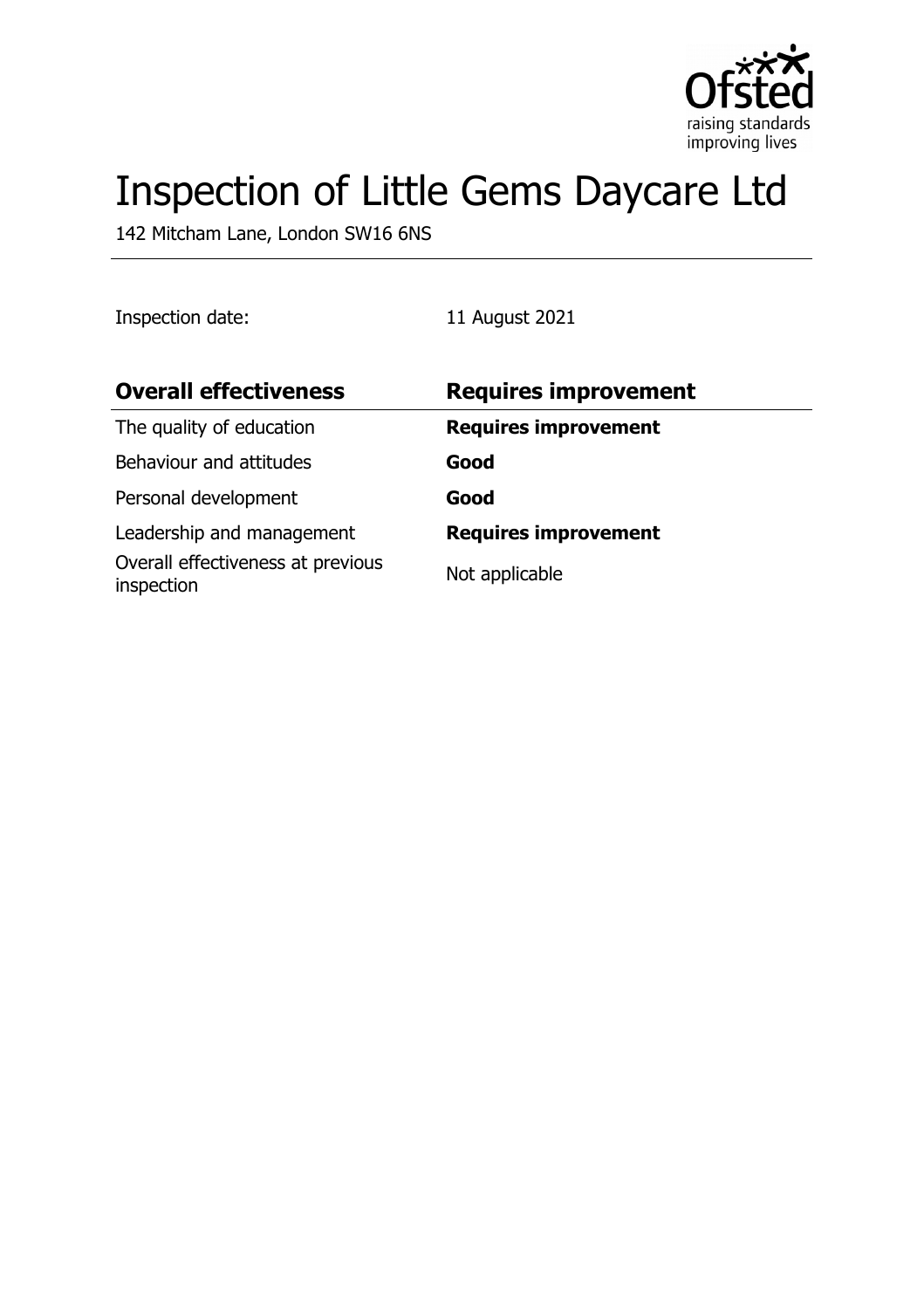

# **What is it like to attend this early years setting?**

#### **The provision requires improvement**

Children arrive at the nursery happy and eager to start their day. Due to the COVID-19 (coronavirus) pandemic, parents are unable to enter the premises. However, staff greet children warmly, with expressive smiles, and cuddles, if desired by the child. Children are sociable and friendly. They demonstrate positive relationships with each other and with staff. Children settle quickly and show that they feel safe and secure.

Children confidently move around the rooms and the garden, and make choices about what to do. They have access to interesting and fun activities that help them to engage in play. The younger children explore and investigate with interest. For example, they use scoops in the water play to make wheels turn. The older children enjoy using tools to take bark from logs, which helps to support their hand-to-eye coordination. Children behave well; they are respectful towards each other and begin to develop friendships. For example, children work well together to fix the vehicles at the repair shop. In this role play, their communication and language are also supported well. Thus, they are becoming confident talkers.

## **What does the early years setting do well and what does it need to do better?**

- $\blacksquare$  Leaders do not have a secure knowledge and understanding of their responsibility to inform Ofsted of changes to the 'nominated individual' at the setting, including any temporary changes.
- $\blacksquare$  The manager is aware of the strengths and weaknesses of the setting and has made some improvements. However, these have not had enough time to be effective in enhancing children's experiences. For example, although staff now observe and assess children's learning, staff do not use this information to plan what they want the children to learn next and in the future. There is also a need to develop a more ambitious curriculum for all children, including for those with special educational needs and/or disabilities (SEND). There are weaknesses in the quality of education. Staff interact pleasantly with children, and talk to them as they play. However, the lack of a clearly planned curriculum means that children do not learn consistently well.
- $\blacksquare$  The manager models good practice to other staff, including in the way she interacts with children. However, not enough is done to ensure that staff mirror this to improve their practice. Staff do not receive enough regular support to improve their skills. Although there are routine team meetings, staff do not often receive individual supervision meetings to provide them with tailored coaching and mentoring. In addition, staff do not receive regular professional development that has a positive impact on their teaching and children's learning.
- $\blacksquare$  Children enjoy their time at the nursery. However, although they receive good care from staff, interactions are not consistently purposeful to extend and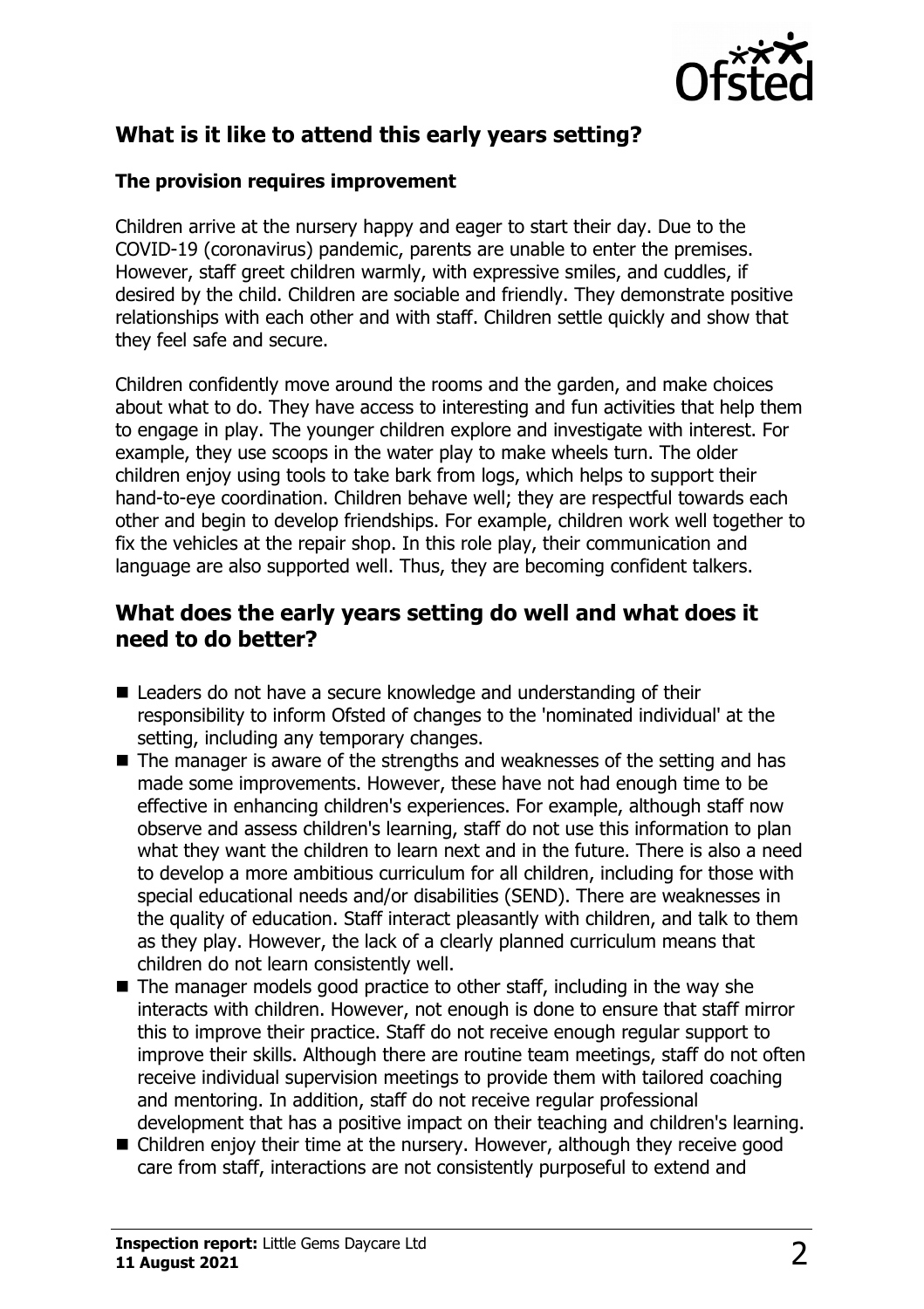

develop their learning. Children with SEND have their needs suitably met and additional funding is used appropriately. For example, staff offer one-to-one support to some children to help meet their needs, and help to prepare them for school. The manager and staff work well with outside agencies involved with children to ensure the correct support is given.

- Parents speak highly about the nursery and the staff. They feel very well supported by staff, including during the times when the nursery had to close due to the COVID-19 pandemic. Parents speak positively about information that was sent to them at this time, such as activities to do at home. Despite this, staff do not regularly share information with parents regarding children's learning and how they can support their child at home.
- Children are independent and behave well. Staff encourage children to do things for themselves, such as chopping fruit at snack time. They help children to learn how to share and take turns. Children enjoy responsibility through completing tasks, such as tidying away their toys.
- $\blacksquare$  Staff support children to develop a healthy lifestyle. For example, they enjoy nutritious snacks and meals cooked on site. Children enjoy engaging in physical activities. Younger children enjoy walking on stepping stones, eagerly practising stretching their leg from one stone to another. Older children play chasing games in the garden and enjoy yoga sessions with staff.

# **Safeguarding**

The arrangements for safeguarding are effective.

The manager and staff understand their responsibilities to keep children safe. They regularly update their knowledge of child protection procedures and wider issues of safeguarding. Staff are aware of the signs and indicators of when a child may be at risk of harm. They know how to report any concerns. The manager ensures that she implements appropriate recruitment and vetting procedures to ensure all staff are suitable to work with children. Risk assessments of the premises identify potential hazards for children and staff, and action is taken to minimise them. Staff deploy themselves effectively to ensure that children are supervised appropriately.

# **What does the setting need to do to improve?**

#### **To meet the requirements of the early years foundation stage, the provider must:**

|                                                                                               | Due date   |
|-----------------------------------------------------------------------------------------------|------------|
| ensure Ofsted are informed of any<br>changes to directors and/or the<br>nominated individual. | 11/09/2021 |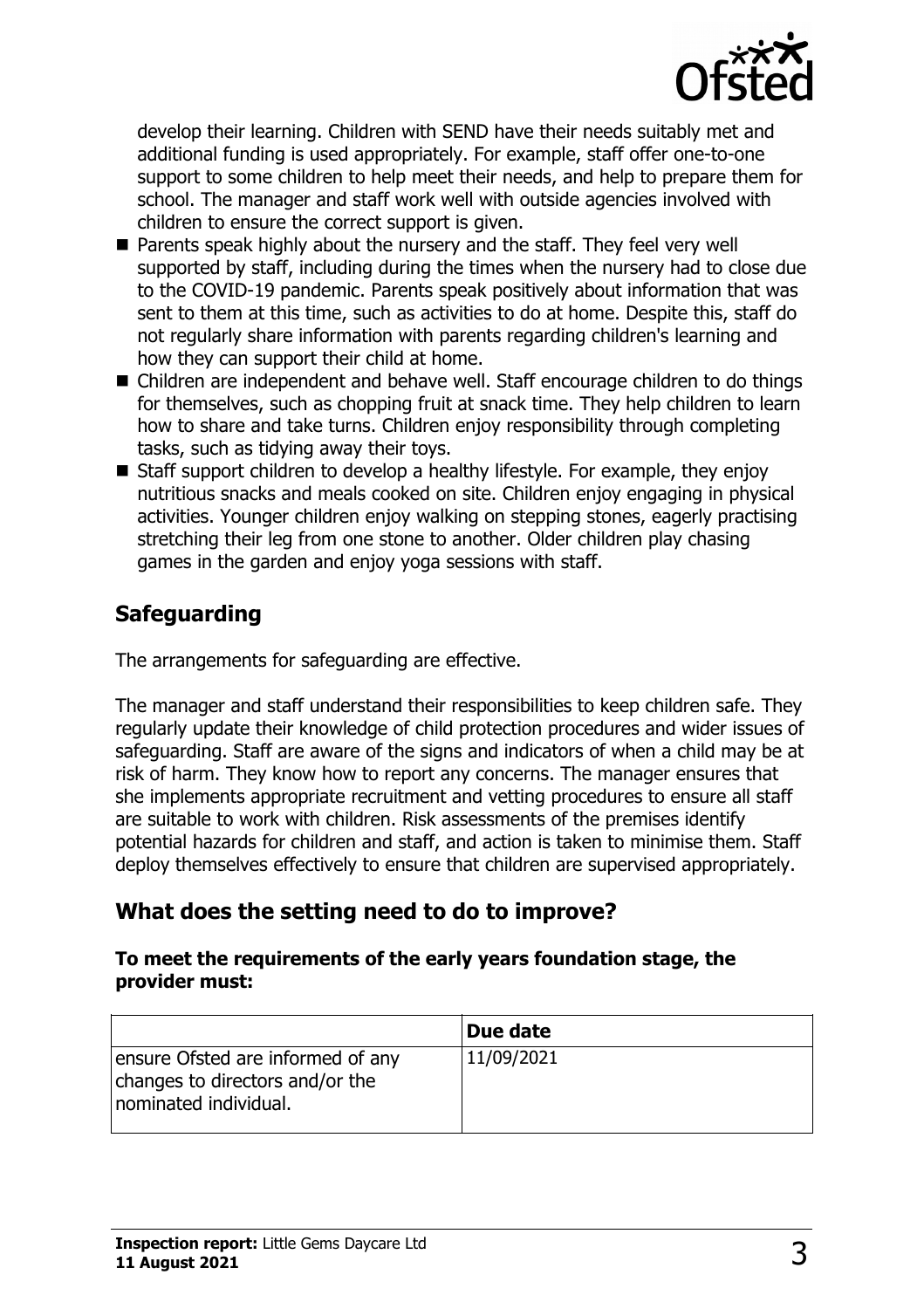

#### **To further improve the quality of the early years provision, the provider should:**

- leaders should implement a clearly planned curriculum to deepen and extend children's learning in a consistent way that plans for their progression
- $\blacksquare$  ensure that staff supervision meetings identify and address weaknesses in practice so that staff are able to meet children's learning needs
- $\blacksquare$  staff should share information with parents about their child's learning, and show how this can be supported at home.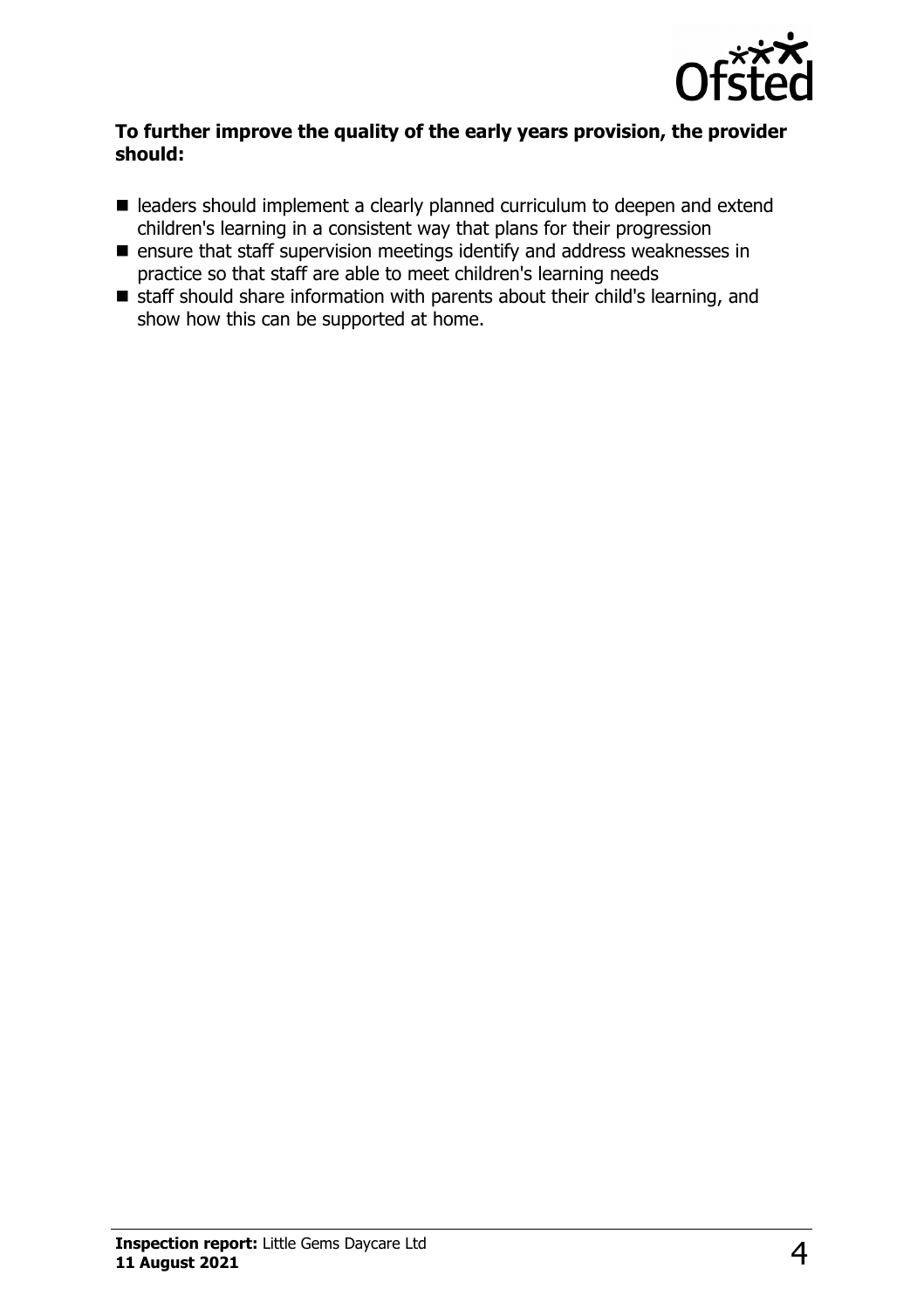

| <b>Setting details</b>                         |                                    |
|------------------------------------------------|------------------------------------|
| Unique reference number                        | EY557871                           |
| Local authority                                | Wandsworth                         |
| <b>Inspection number</b>                       | 10190424                           |
| <b>Type of provision</b>                       | Childcare on non-domestic premises |
| <b>Registers</b>                               | Early Years Register               |
| Day care type                                  | Full day care                      |
| Age range of children at time of<br>inspection | $0$ to $4$                         |
| <b>Total number of places</b>                  | 40                                 |
| Number of children on roll                     | 52                                 |
| Name of registered person                      | Little Gems Daycare Ltd            |
| Registered person unique<br>reference number   | RP557870                           |
| <b>Telephone number</b>                        | 0203 6524674                       |
| Date of previous inspection                    | Not applicable                     |

## **Information about this early years setting**

Little Gems Daycare Ltd registered in 2018. It is situated in Streatham, in the London Borough of Wandsworth. The nursery is open each weekday from 8am to 6pm, all year round, except for bank holidays. The nursery employs 10 members of staff, including a chef. The manager holds an early years qualification at level 3. The nursery provides funded early education for two-, three- and four-year-old children.

## **Information about this inspection**

#### **Inspector**

Tracey Murphy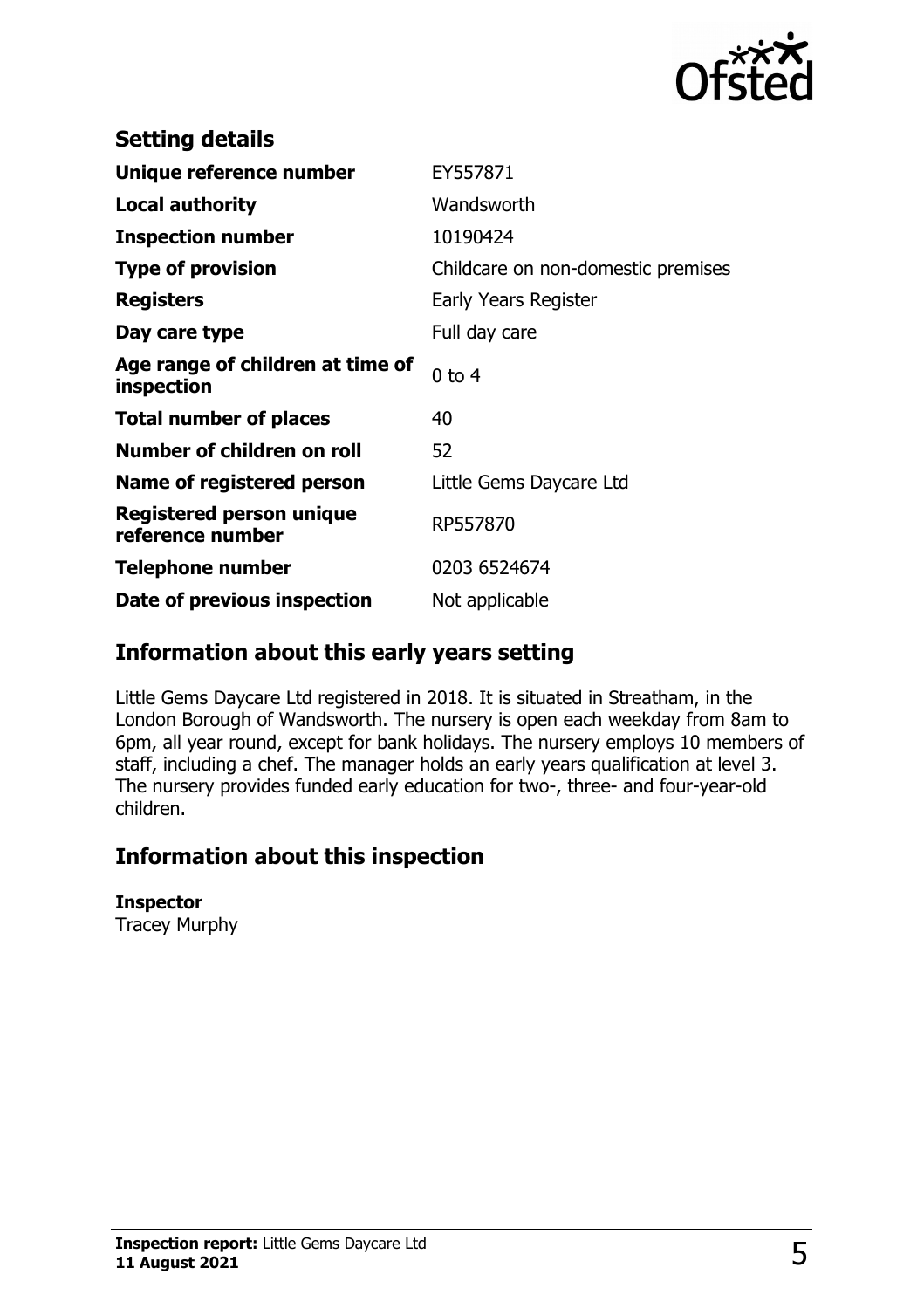

#### **Inspection activities**

- $\blacksquare$  This was the first routine inspection the setting received since the COVID-19 (coronavirus) pandemic began. The inspector discussed the impact of the pandemic with the setting and has taken that into account in her evaluation of the setting.
- $\blacksquare$  The quality of activities was checked and assessed by the inspector, together with the impact this has on children's enjoyment and learning. She completed a joint observation and a learning walk with the manager.
- $\blacksquare$  The inspector held meetings with the manager. She looked at relevant documentation and evidence of the suitability of staff working at the nursery.
- $\blacksquare$  The manager, staff and children were spoken to by the inspector at appropriate times throughout the inspection.
- $\blacksquare$  The inspector took account of feedback from parents.

We carried out this inspection under sections 49 and 50 of the Childcare Act 2006 on the quality and standards of provision that is registered on the Early Years Register. The registered person must ensure that this provision complies with the statutory framework for children's learning, development and care, known as the early years foundation stage.

If you are not happy with the inspection or the report, you can [complain to Ofsted.](http://www.gov.uk/complain-ofsted-report)